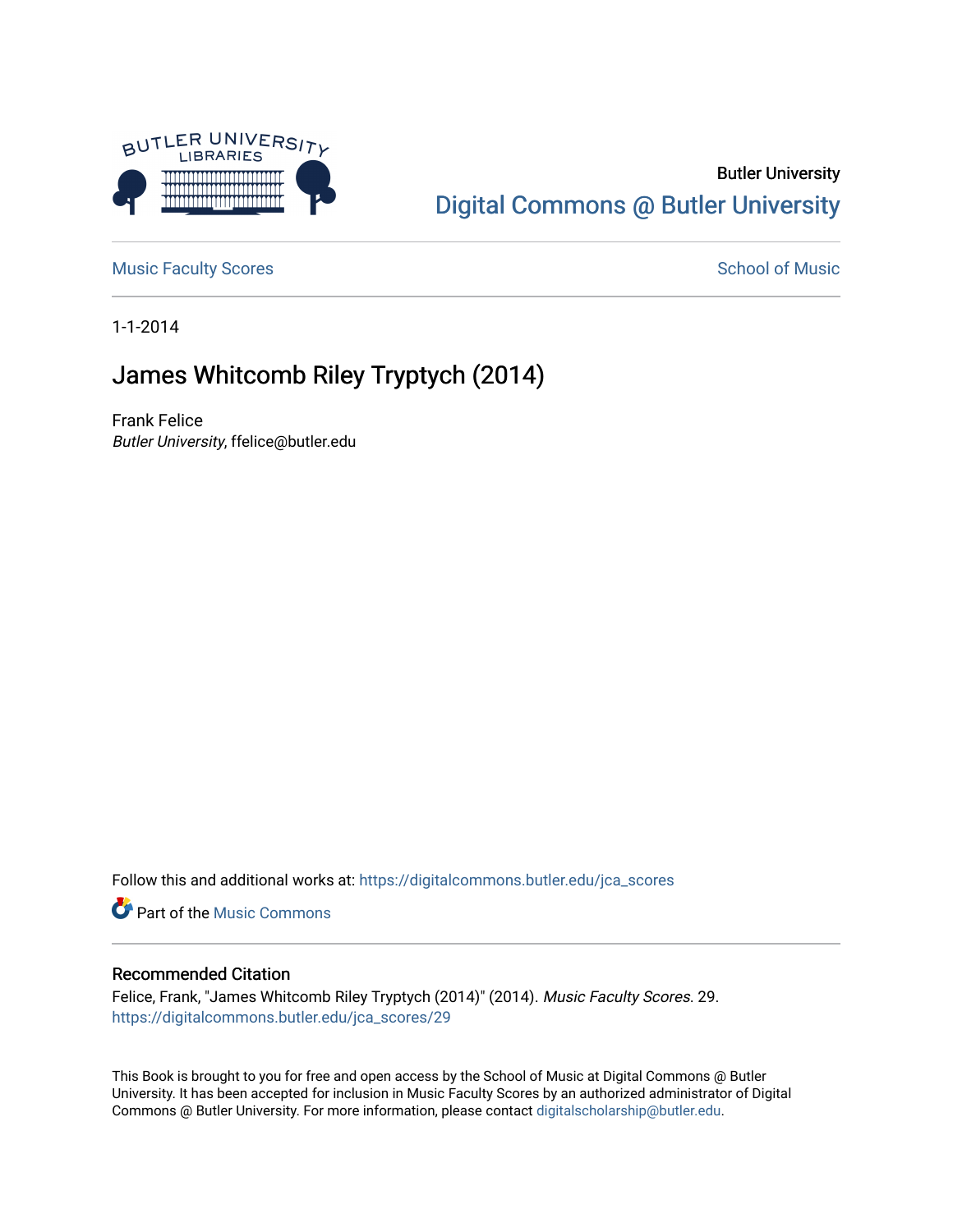## Her Waiting Face

*for SATB choir, accapella*

Lyrics by: James Whitcomb Riley

Music by: Frank Felice



©2013 - Frank Felice, BMI - All Rights Reserved this poem is in the public domain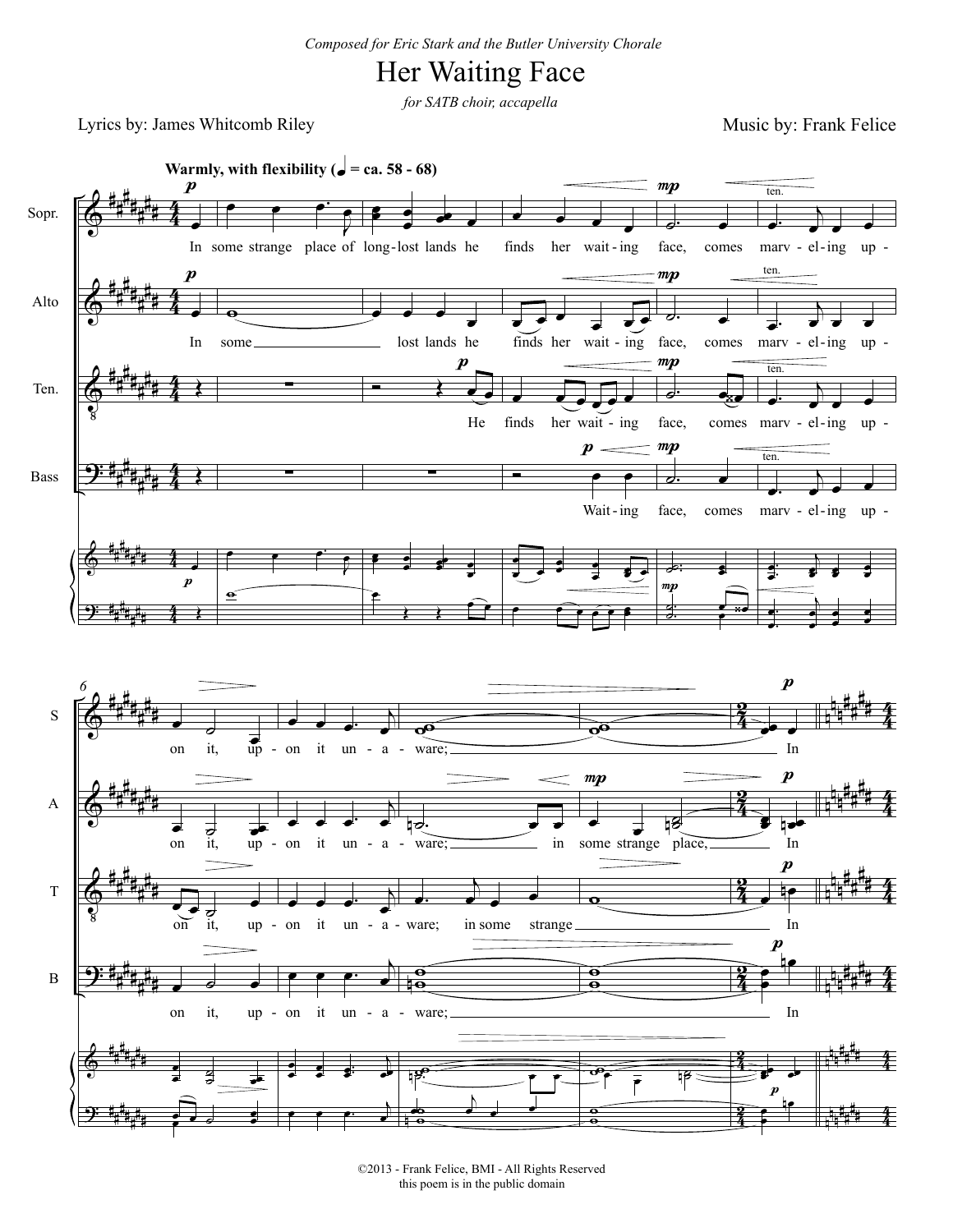